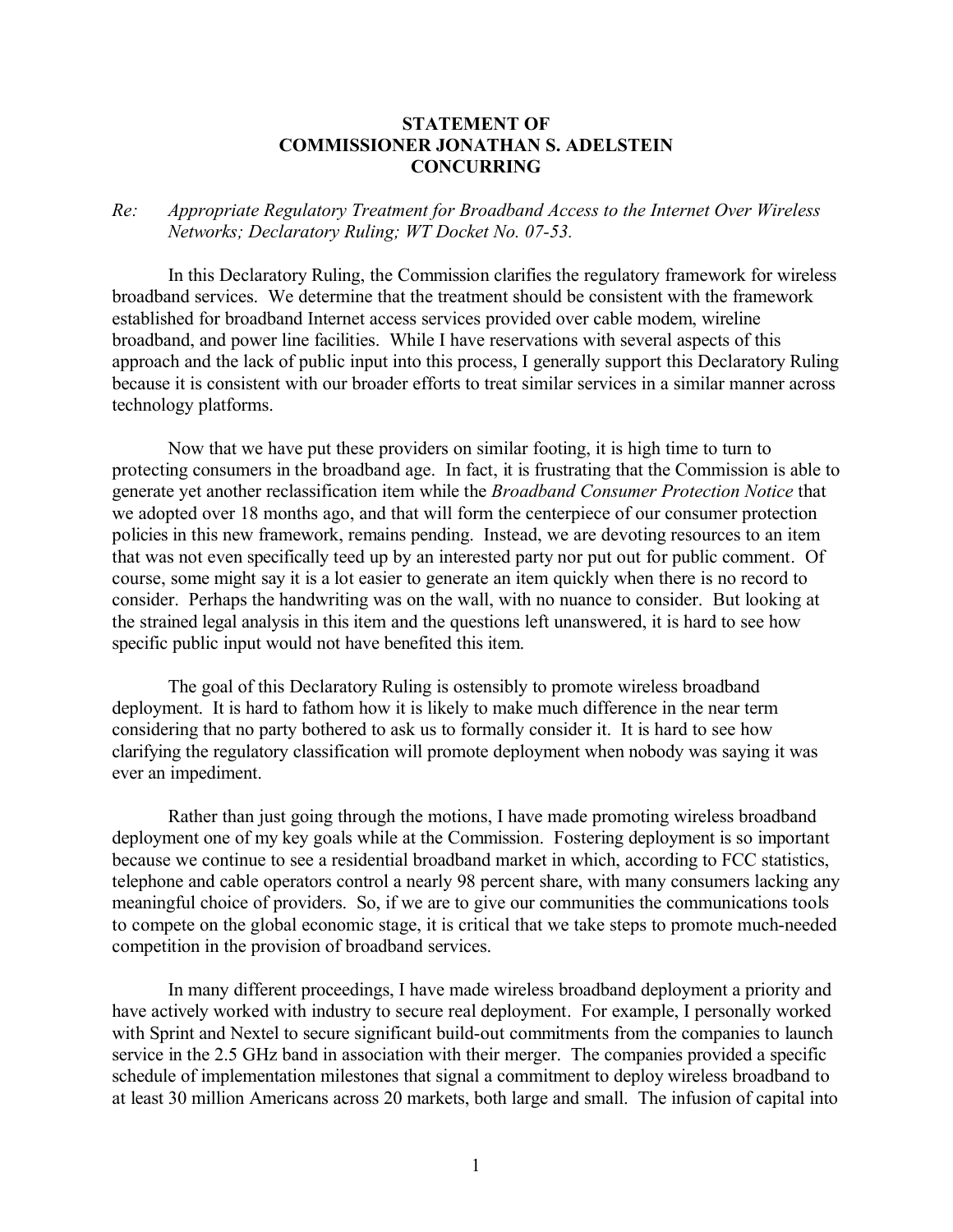this market should stimulate product and service offerings that ultimately will benefit both the commercial and educational segments of the 2.5 GHz industry.

Similarly, I put a strong emphasis on promoting the availability of affordable wireless broadband services through our review of the AT&T-BellSouth merger. I worked closely with AT&T to secure the company's commitment to launch service in the under-used 2.3 GHz band by agreeing to a specific construction commitment over the next three and a half years. In addition, the applicants committed to divest 2.5 GHz band licenses and leases held in the southeast, which will lead to the deployment of wireless broadband services in this market in direct competition to the newly formed company.

I have also jumpstarted wireless broadband efforts in the 2.5 GHz band by pushing the Commission to adopt more significant construction safe harbors. I believe the 2.5 GHz band has so much potential, and we already are seeing companies provide broadband services in dozen of markets across the country. I also pushed for more meaningful safe harbors in association with the construction extension afforded the 2.3 GHz industry. But I was unsuccessful in that effort because others would not support a greater commitment to wireless broadband deployment in conjunction with a three-year construction extension.

So it is against that backdrop that I review the item before me. At bottom, the legal approach we take here may not be my preferred option but I concur in today's decision for the same reasons that I concurred in our previous reclassification decisions.<sup>1</sup> As I made clear at the time we adopted the *Wireline Broadband Internet Access Order*, the reclassification approach raises some difficult questions about the legal and policy framework for broadband services. My underlying concern with the reclassification approach has always been that it takes the Commission outside the ambit of those core legal protections and grounding afforded by Congress. Yet, I have been willing to move forward because we are acting in a manner consistent with the Supreme Court's guidance in the *Brand X* decision, and this Declaratory Ruling, in turn, will give us an opportunity to adopt a consistent approach for cable, wireline, power line broadband, and now wireless broadband services.

But even as we move forward with this decision today, it is worth mentioning some of the important issues that we should make our first priority – chief among those is the protection of consumers. Indeed, my support for the reclassification approach has been conditioned on the Commission's decision to use its Title I authority to address important consumer protection and other concerns that remain relevant no matter how we classify broadband. I premised my support for the *Wireline Broadband Internet Access Order* on our decision to adopt a concurrent and

<sup>1</sup> Concurring Statement of Commissioner Jonathan S. Adelstein, *Appropriate Framework for Broadband Access to the Internet over Wireline Facilities*, CC Docket No. 02-33, FCC 05-150, Report and Order and Notice of Proposed Rulemaking (August 5, 2005) (*Wireline Broadband Internet Access Order and Broadband Consumer Protection Notice*). Concurring Statement of Commissioner Jonathan S. Adelstein, *United Power Line Council's Petition for Declaratory Ruling Regarding the Classification of Broadband over Power Line Internet Access Service as an Information Service*, WC Docket No. 06-10, FCC 06-165, Memorandum Opinion and Order (November 3, 2006).